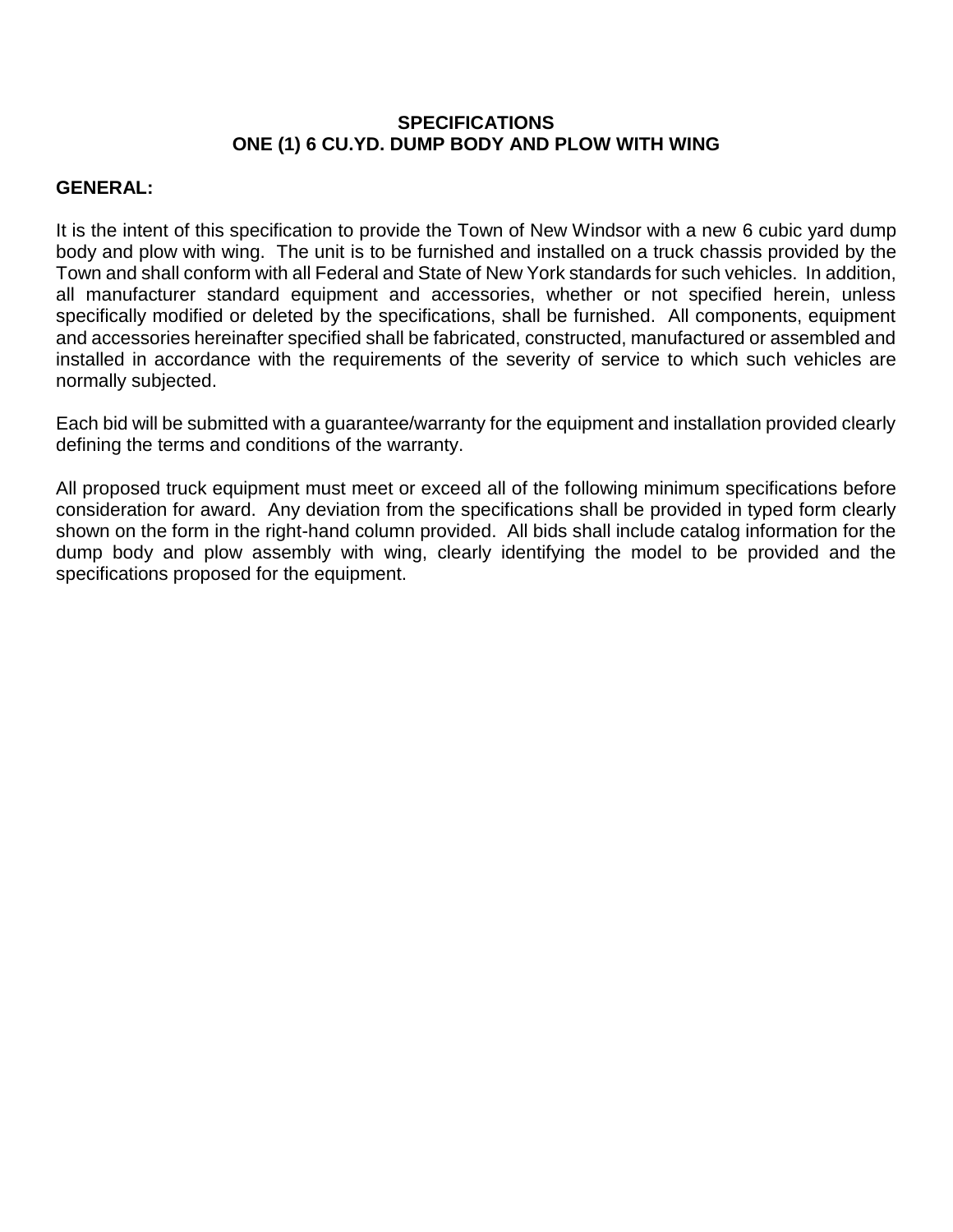# **DUMP BODY**

| The body shall be a traditional dump as well as a material spreader in one.                                           |  |
|-----------------------------------------------------------------------------------------------------------------------|--|
| It shall be 10' x 88" inside dimensions.                                                                              |  |
| The side shall have a capacity of 6 yards and the tailgate shall be 7.5 yards.                                        |  |
| The entire body shall be manufactured of 3/16" steel.                                                                 |  |
| The Floor, Sides, Tailgate, Bulkhead shall be of 3/16" 205,000 P.S.I (HARDOX<br>-450) steel with radius sides.        |  |
| Rear Corner Posts SHALL BE 201 STAINLESS STEEL.                                                                       |  |
| There shall be a cab shield mounted integrally with the headboard.                                                    |  |
| The top rails of the body shall be a minimum $4"$ $X$ $3"$ structural tubing.                                         |  |
| There shall be provisions for sideboards at the top of the top rails.                                                 |  |
| The curbside rear post shall be tied to the front post with a structural tubing<br>located near the top of the posts. |  |
| There shall be a ladder mounted roadside at the front of the body.                                                    |  |
| The tailgate shall be a 6-panel design and shall be double acting.                                                    |  |
| The tailgate shall be level with the floor when horizontal.                                                           |  |
| There shall be an air tailgate locking system.                                                                        |  |
| The air tailgate controls shall be installed within reach of the operator.                                            |  |
| Spreader chains shall be provided.                                                                                    |  |
| There shall be a body up safety prop for servicing the body.                                                          |  |
| There shall be mud flaps on both front and rear of the wheels.                                                        |  |
| The front flaps shall have anti-sail brackets.                                                                        |  |
| The understructure shall have a 10" I-beam 25.4 #/Ft.                                                                 |  |
|                                                                                                                       |  |

Long-members or greater. (NO CHANNEL).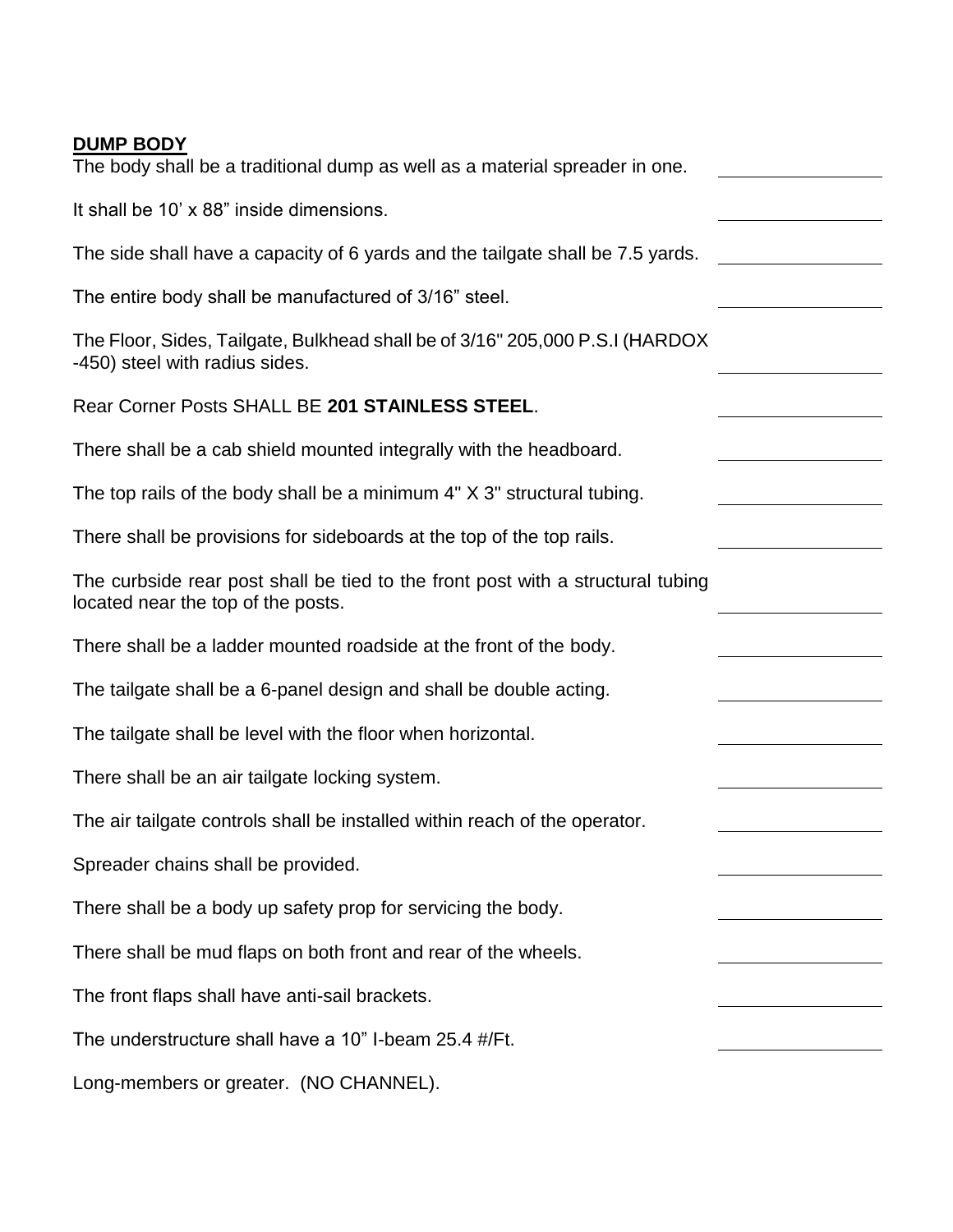There shall be a conveyor assembly roadside.

| This conveyor shall move the materials forward to the spinner frame mounted<br>behind the driver's door.                                                                  |  |
|---------------------------------------------------------------------------------------------------------------------------------------------------------------------------|--|
| The material conveyor shall run roadside of the body and shall be 18" wide.                                                                                               |  |
| The chain shall be pintle type and shall have $3/8 \times 1 \frac{1}{4}$ " bar flights.                                                                                   |  |
| The chain shall have a break-formed cover and not be exposed to the load<br>material.                                                                                     |  |
| The drive shall have a bronze gears and shall have a 25:1 ratio.                                                                                                          |  |
| The conveyor gearbox shall be superior aluminum.                                                                                                                          |  |
| This Aluminum drive box shall be driven with a hydraulic motor of ample size.                                                                                             |  |
| The torque capacity shall be 13740 psi/inch at 100 RPMs.                                                                                                                  |  |
| The body shall be constructed to allow the gearbox, bearings, drive shaft and<br>sprockets to be removed in one piece.                                                    |  |
| Material shall flow forward through an adjustable door with hand crank jack for<br>adjustment.                                                                            |  |
| Door opening shall be a minimum of 182 cu./ins.                                                                                                                           |  |
| There shall be a built-in 2 section hinged cover plate for the conveyor.                                                                                                  |  |
| The chain adjustment shall be accomplished with grease cylinders, not screw<br>type adjuster.                                                                             |  |
| The grease cylinders shall be nitrated and have grease fitting to 600 PSI.                                                                                                |  |
| There shall be a trap door at the rear of the body to allow the entire rear chain<br>idler assembly to be removable.                                                      |  |
| There shall be a truck frame-mounted spinner with the hydraulic motor<br>mounted at the top of the drive shaft and a polyurethane spinner disc to spread<br>the material. |  |
| The spinner shall have hydraulic quick couplers for ease of removal.                                                                                                      |  |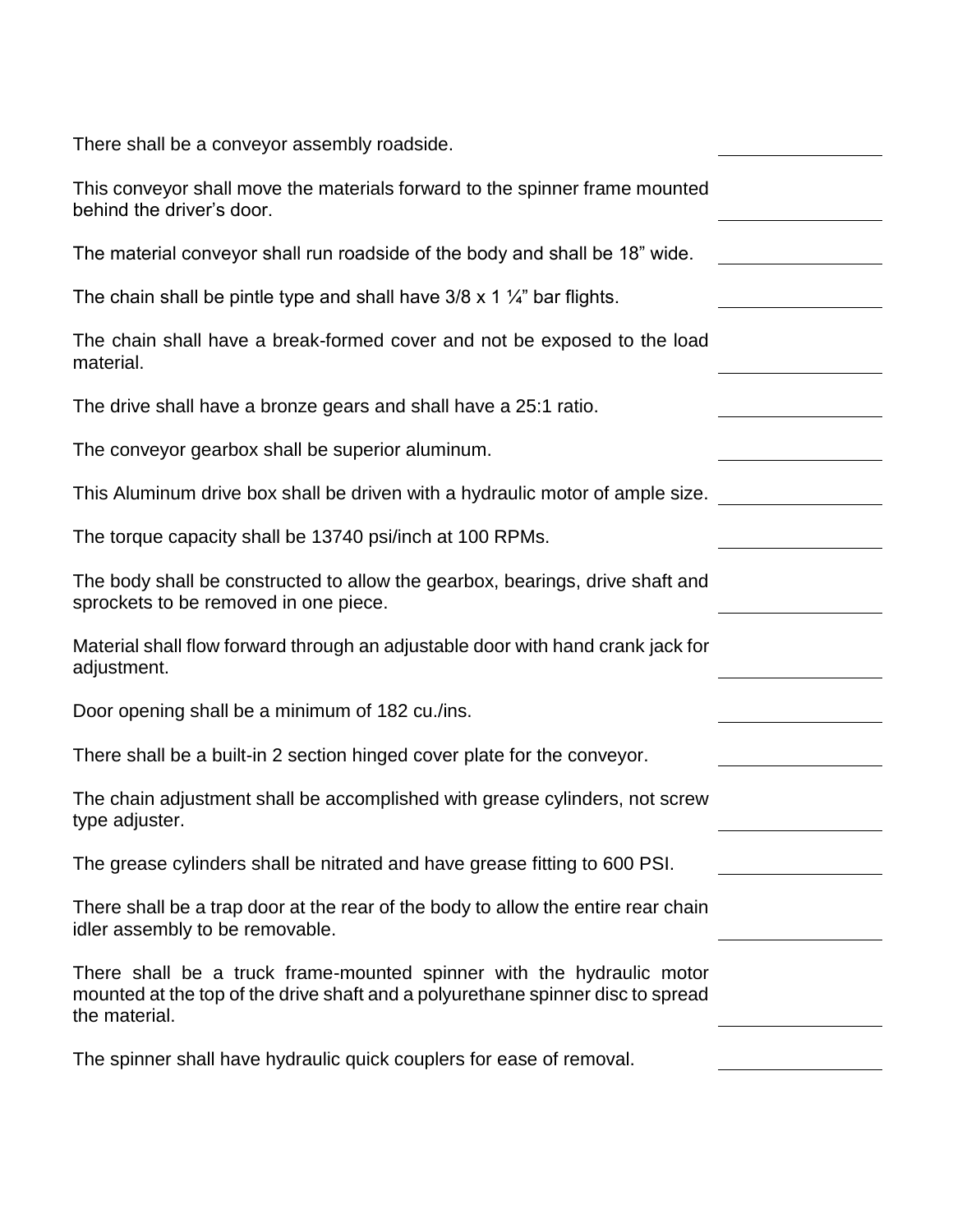| The material shall be feed to the spinner with a plastic tenelene or equal<br>material chute.                                                                                                              |  |
|------------------------------------------------------------------------------------------------------------------------------------------------------------------------------------------------------------|--|
| There shall be 5 - 3" structural channel cross members at the cylinder<br>attachment points and a series of 2 -15/16" X 3/ 16" break formed cross<br>members making a honeycomb design for floor supports. |  |
| The long members shall be tied at the top with 3" X 3" structural tubing and at<br>the bottom with break-formed plate for added strength.                                                                  |  |
| The floor and curbside of the body shall be designed to lift, and move material<br>to the roadside conveyor.                                                                                               |  |
| The floor and hinge shall be bolted to the body long members, welded hinges<br>are not acceptable.                                                                                                         |  |
| The three hinge blocks shall be held by 4" X 5/8" Grade 5 bolts.                                                                                                                                           |  |
| The floor hinge shall be a minimum of 1-3/4" hard chrome induction rod with<br>cast steel blocks.                                                                                                          |  |
|                                                                                                                                                                                                            |  |
| These hinges shall be bolted directly to the 10" I-beam long members.                                                                                                                                      |  |
| The entire floor and curbside shall be removable with bolts.                                                                                                                                               |  |
| There shall be grease fittings on each block.                                                                                                                                                              |  |
| The remaining stationary outside long member shall be 3" X 4" structural<br>tubing.                                                                                                                        |  |
| There shall be two 3-1/2" X 28" double-acting cylinders to lift the floor.                                                                                                                                 |  |
| The combined lifting capacity of the floor cylinders shall be 19 tons at 2000<br>PSI.                                                                                                                      |  |
| These cylinders shall be factory-plumbed to the rear of the body with steel<br>pipe.                                                                                                                       |  |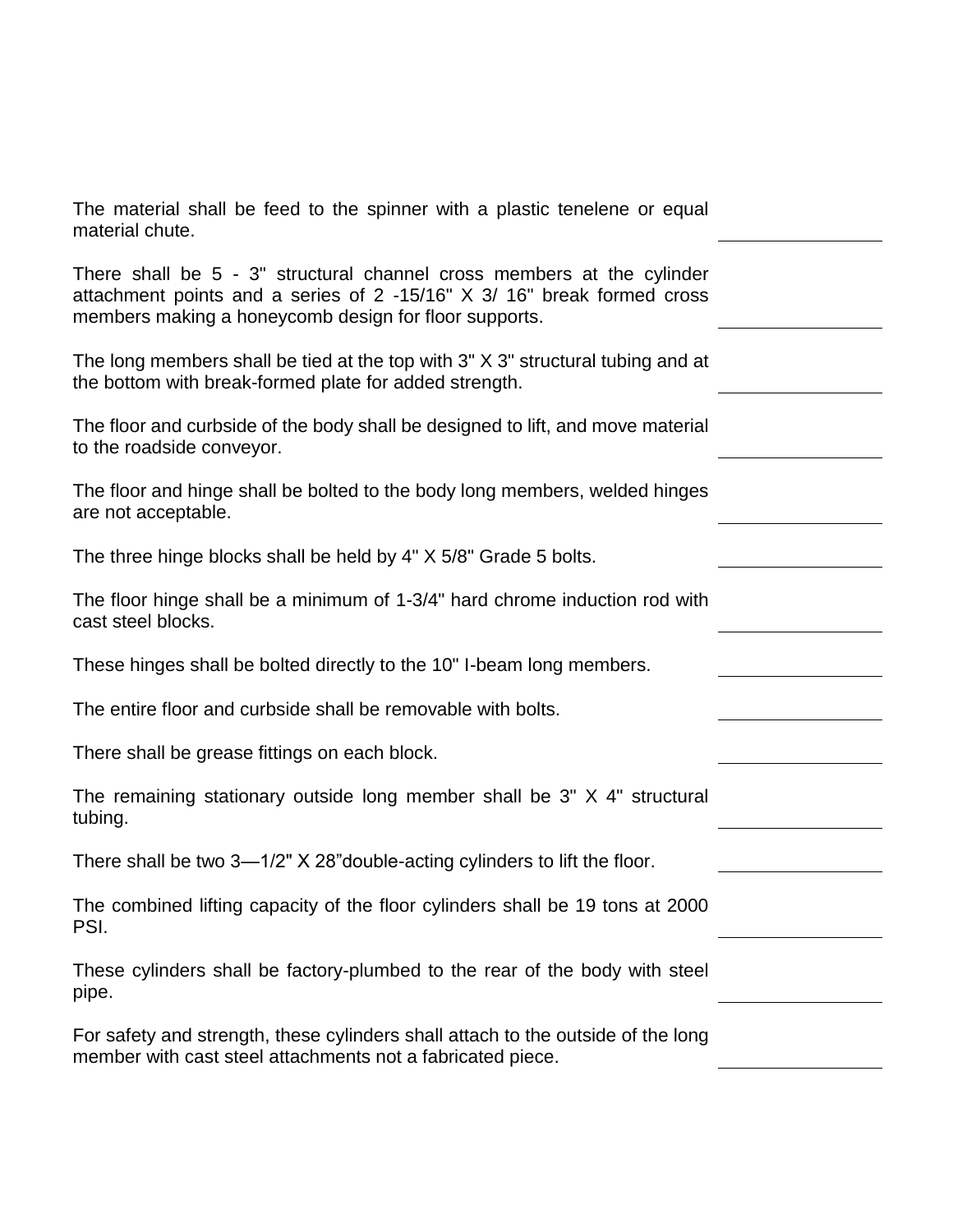| The cylinder rods shall be manufactured using the HYDRAUNITE method to<br>minimize wear and corrosion.                                                        |  |
|---------------------------------------------------------------------------------------------------------------------------------------------------------------|--|
| The cylinders shall have a full two-year warranty from its original manufacture.                                                                              |  |
| The floor in the fill-lift position shall be at approximately 40 degrees.                                                                                     |  |
| The body lift hoist shall be telescopic three-stage.                                                                                                          |  |
| The barrels of each stage shall be manufactured using HYDRAUNITE method<br>to minimize wear and corrosion.                                                    |  |
| The cylinders shall have a full two-year warranty from its original manufacture.                                                                              |  |
| It shall have a capacity of 20 tons double acting.                                                                                                            |  |
| It shall be saddle mounted to the truck frame.                                                                                                                |  |
| At the rear of the body, there shall be a 12" bolt-on spreader plate.                                                                                         |  |
| There shall be stop, turn, tail, back-ups and amber L.E.D. strobe lights in the<br>rear corner posts-oval-shaped.                                             |  |
| TOP GRADE SCREENS: BY TENCO MACHINERY, LTD.<br>$\sim$ 1 and $\sim$ 10 km $\sim$ 10 km $\sim$ 10 km $\sim$ 10 km $\sim$ 10 km $\sim$ 10 km $\sim$ 10 km $\sim$ |  |

The body shall be fitted with four (4) section top grate screens supported by a heavy-duty tubular center brace. The design of the screen system shall allow the tailgate to be operated with the top grate screens installed on the body.

# **PLOW FRONT HITCH: VIKING CUSTOM "POWER TILT" HITCH**

The plow frame shall be designed so as to keep the plow attachment points as close to the front of the truck as feasible. The custom truck attachment shall consist of minimum 1/2"side plates, reinforced and bolted as far back on the truck frame as possible. The vertical risers of the "A" frame shall be from minimum 4" by 3" by 1/2" A—36 structural steel angle material. The horizontal member to which the base of the lift cylinder pins shall be a minimum of 4" by 4" by 1/2" angle boxed in with 1/4" by 5" bar. The hitch shall provide a minimum of three (3) plow drive heights on 30-1/2" push lug centers. The bottom of the hitch behind the connecting lugs shall be adequately braced and reinforced to transmit plowing forces to the truck frame. The hitch shall be designed to accommodate a front wing post of either patrol or fill leveling design. The front hitch shall be of "power tilt" design with the plow lift cylinder being capable of being locked out for tilting. Hitch must be capable of full power tilt to allow for routine engine maintenance.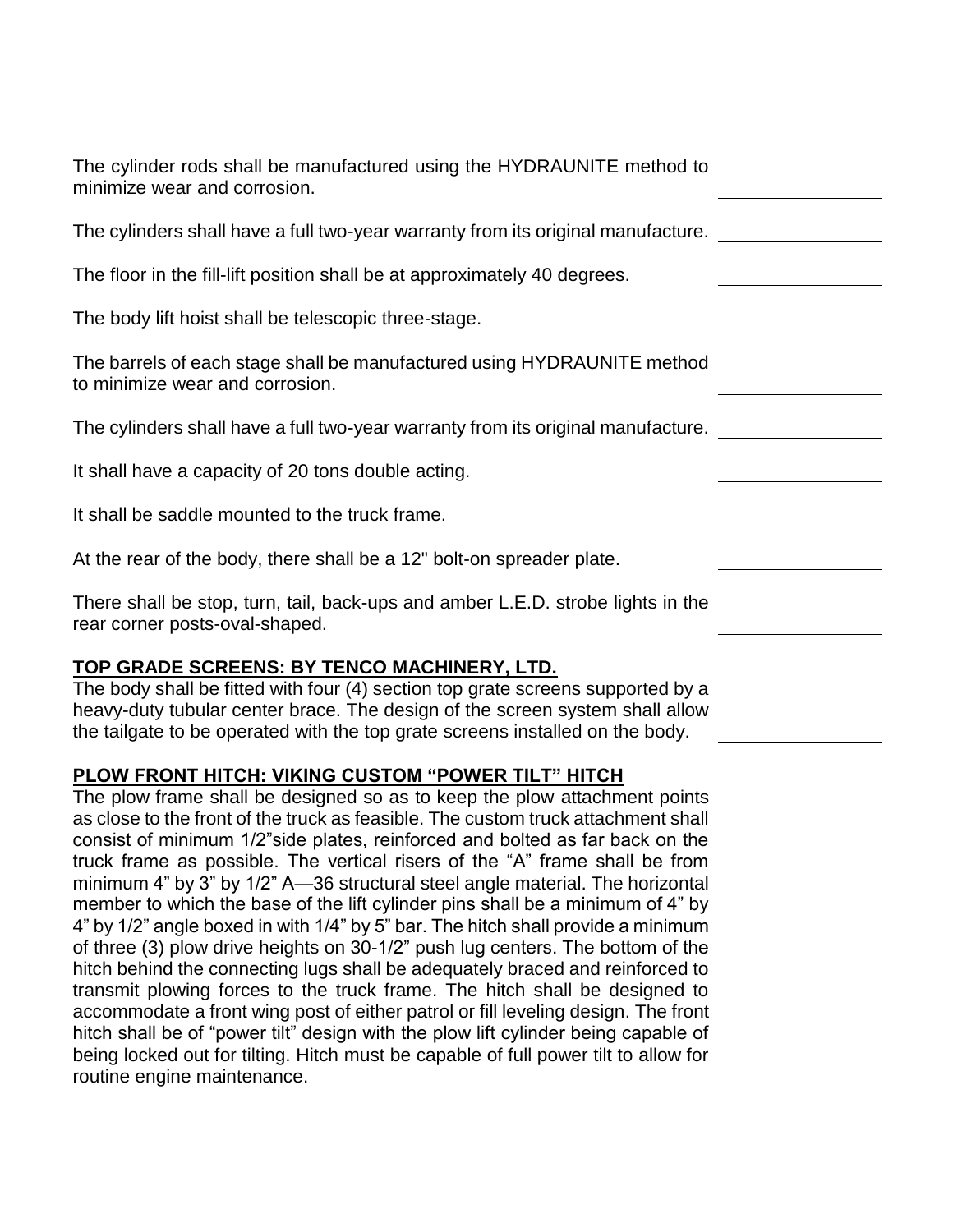# **PLOW LIFT CYLINDER**

The plow lift cylinder shall be a 4" bore by 10" stroke double acting design.

### **HYDRAULIC REAR SUPPORT**

The rear support vertical beam shall be fabricated from a  $7$ " x  $4$ " x  $3/8$ " rectangular tubing. This vertical beam shall be integrally welded to, and supported by, a horizontal member of 7" x 4" x 3/8" which is welded to a 1/2" thick H.R.M.S. mounting plate. A 1" thick H.R.M.S. stiffener plate shall be welded to the support and shall span the width of the truck frame. Further support shall be provided by an 8-gauge H.R.M.S. formed support plate and a diagonal member from 7" channel at 12.25 lbs. /ft.

There shall be a removable bracket that provides a connecting location for the lift cylinder and (2) possible locations for a single standoff arm. The standoff arm bracket shall be held in place by a 1" diameter cold rolled steel pin and a retaining pocket fabricated from 1/2" thick H.R.M.S. plate. The standoff arm and cylinder shall be pinned to (2) 1/2" thick H.R.M.S. ribs on the standoff arm bracket with 1 1/4" diameter cold rolled steel pins.

The bracket shall pin to a hydraulic cylinder and two (2) standoff arms. The cylinder shall be not less than a 3" diameter x 14 7/3" stroke double acting type. It shall attach between the mounting bracket and a sliding collar at the upper standoff arm. Adjustable flow restrictors shall be installed between the hydraulic control valve and this cylinder so to provide for variation of speed. The cylinder shall be fitted with an integral counter balance valve at its base to protect against impact load and the possibility of the wing dropping due to pressure line failure.

Meets above specifications:

### **EXCEPTIONS:**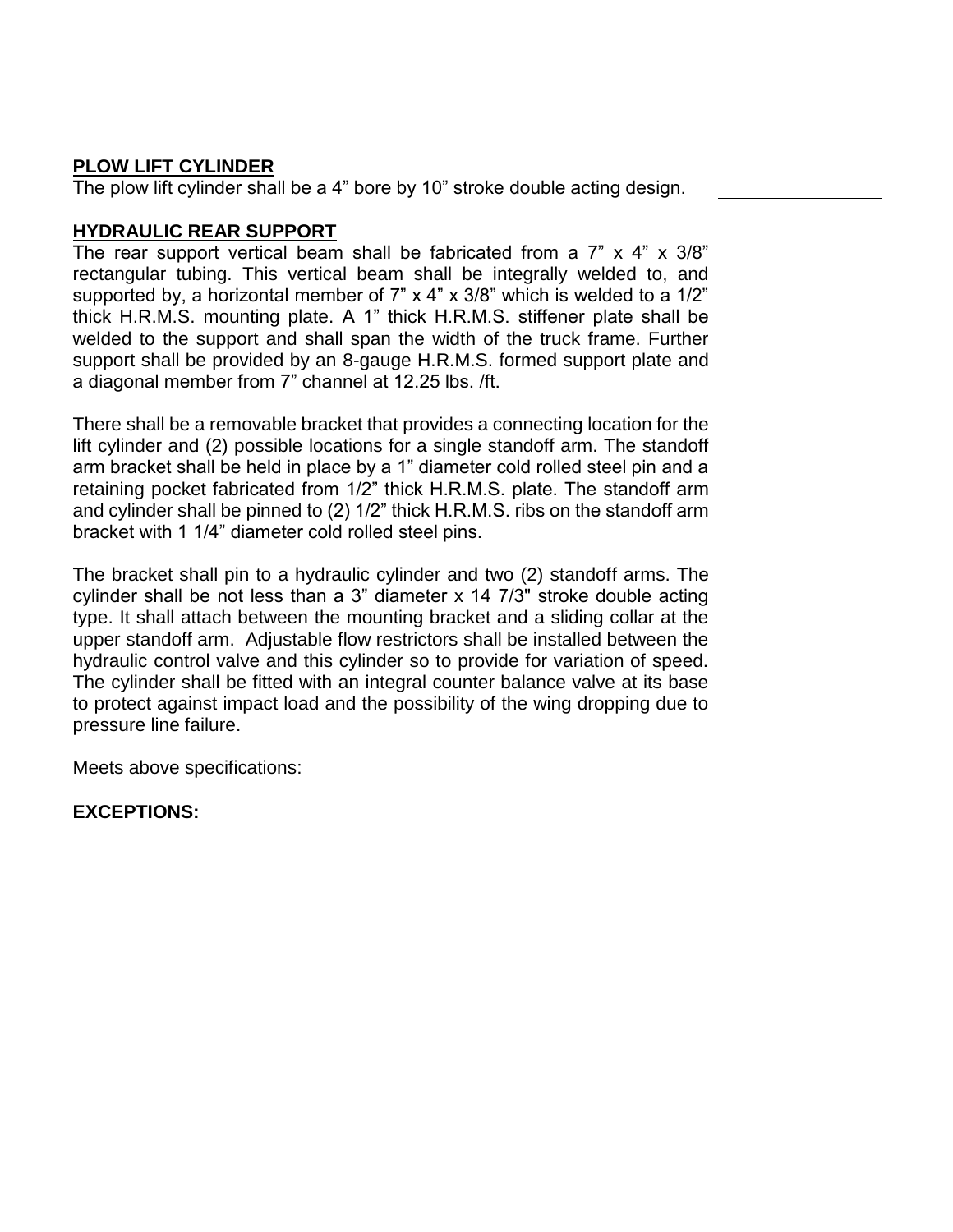# **WING: VIKING MODEL 144W-HD**

The nose height of the wing shall be 29" and the discharge height shall be 38". The overall length of the wing shall be 144". The wing moldboard shall be fabricated from 8-gauge HR sheet. The top of the wing shall incorporate a formed channel as a continuation of the moldboard for added strength. The bottom backer angle shall be 6" by 4" by  $\frac{3}{4}$ " (with  $\frac{1}{2}$ " steel plate gussets equally spaced between each cutting-edge hole) which shall be welded to the 8" gauge sheet. The moldboard shall have five  $(5)$  vertical  $\frac{1}{2}$ " flame cut plate ribs. Located between the fourth and fifth vertical rib shall be four (4) horizontal stiffener plates with a series of vertically punched holes that allow the standard arm pivot block to be bolted directly to the horizontal stiffener plates. For connection to the front post hinge, there will be three (3) 21 9/16" drilled holes through the nose plate, utilizing a 1 1/2" hex head wing bolt. The wing shall be equipped with a ½" by 6" by 132" C-1085 cutting edge punched on 12" centers and a 10-degree moldboard shoe made from abrasion resistant steel (minimum BRINELL 36) on the discharge end, both to be bolted to the backer angle by Grade 5 heat treated carriage bolts.

## **WING ARMS: VIKING FULL-TRIP WING ARMS**

The inner arms shall be fabricated from 2-1/8" solid bar stock. The outer arms shall be fabricated from 2 1/2" schedule 80 pipe. The upper arm will have a 3- 3/16" CD. by 19/32" diameter wing trip spring. It must be fabricated from alloy steel; the trip spring shall be a minimum of 29" long. Both upper and lower arms shall be equipped with a swivel to prevent damage to the arms when folding in tight to the chassis. The arms shall be adjustable in length from 55" to 75". The upper arm offering nine (9) positions and the lower arm offering nine (9) positions.

### **POWER REVERSIBLE TRIP-EDGE PLOW: TENCO MODEL TCP-11-T-42- E2-HA2**

The plow shall be 11' long by 40" high and shall clear a path of 9'—0" at 30 degrees. The top of the moldboard shall have a 2-1/2" by 1' 1/2" tubular reinforcement running the full length parallel to the ground. Welded to the top reinforcement shall be a minimum of seven (7) 3/8" flame cut plate ribs. The bottom of the ribs shall be welded to a 6" by 4" by 5/8" boxed hinge and spring support. The hinge shall be from minimum 4" by 4" by 3/4" angle supported by a minimum of six (6) plate hinges from flame cut 5/8" plate. The trip section shall be utilized as either a one (1) piece unit or three (3) piece section by removal of 1" section bolts. The trip-edge shall be reset after hitting an obstruction by six (6) vertically mounted coil springs installed behind the trip edge. The springs shall be of compression type from minimum 7/8" spring wire with a minimum of either (8) coils each. There shall be two (2) spring retainer holes to allow from spring tension adjustment. The backer angle for the cutting edge shall be punched to accept either 8" or 3"- 3" -12" (AASHO) punched blades. There shall be two (2) moldboard shoes and two (2) curb shoes, one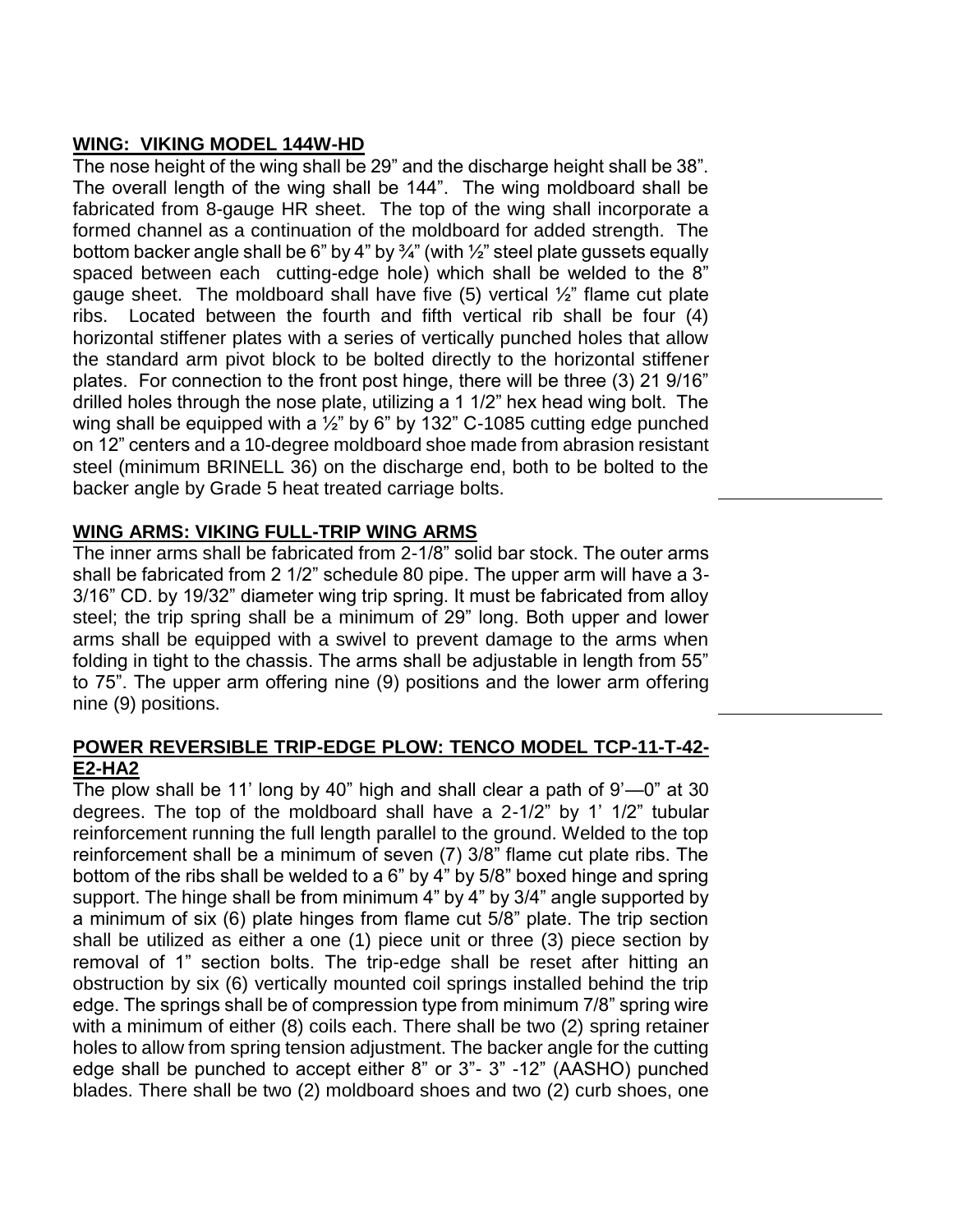(1) on each side of the plow moldboard. The curb shoes shall be a minimum 65K Rockwell hardness. The moldboard skin material shall be a minimum of 3/8" polymer material. The A-frame sector shall be fabricated from 4" by 4" by 3/8" structural tubing and shall pin to the mainframe support through a 1" pin. The mainframe support shall be 4" by 4" by 3/8" structural tubing. The A-frame reversing table shall be fabricated from flame cut 1/2" steel plate and shall be a minimum of 9" wide. Welded to the truck side of the A-frame shall be a 3/4" by 4" by 36" plate which forms the pivot point for the evener plate. The evener plate shall also be fabricated from 3/4" by 4" plate. The evener plate shall have stops to restrict the plow from listing more than 25 degrees. There shall be 1" thick ears for attachment to the plow to the chassis located on the evener plate assembly. These ears shall be on 31" centers.

The plow shall be capable of power reversing through a range of 30 degrees right to 30 degrees left discharge. There shall be two (2) industrial type cylinders with a minimum 3" bore and 20" stroke with a 1-1/2" rod. The cylinders shall be protected by a frame mounted cushion valve.

The plow shall be capable of moldboard cutting edge adjustment at 10 degrees, 15 degrees and 20 degrees from vertical. The entire plow and frame shall be sandblasted prior to application of finish coat -flat black.

#### **OIL RESERVOIR: FRAME MOUNT OIL RESERVOIR**

There shall be a thirty (30) gallon stainless steel frame mounted oil reservoir with hydraulic valve enclosure, The reservoir shall be equipped with a return line filter assembly, oil level sight gauge magnetic drain plug and vented 2" fill cap with integral strainer.

#### **SOLID AND PRE-WET CONTROLLER**

Spreader controller must capable of 3 proportional PWM outputs (Auger, Spinner, Pre-wet and Auger reverse).

Control shall be by microprocessor for high control accuracy. The microprocessor must incorporate redundant circuitry and be housed in a sealed cast aluminum housing. The manufacturer must have published specifications that meet or exceed the following:

**RF Immunity** ISO 11452-2 400-1000 MHz, 80% mod. 1 kHz **Conducted Immunity** ISO 7637-2 (2004) System Pulse 1, 2a, 2b, 3b, 4 **RF Emissions** CISPR 25:2002—08 30 MHz-1GHz acc. to 72/245/EC EN 55025 **Vibration** ISO 16750—3 10-2000 Hz at 58m/s; IEC 60068-2-72 40G for 11 ms **Operating Temperature** -30 85° C **Storage Temperature**  $-40.85^{\circ}$  C **UV Resistance** DIN 75220 **Media Resistance** ISO 16750-5 **Protection Category IEC 60529, IP63**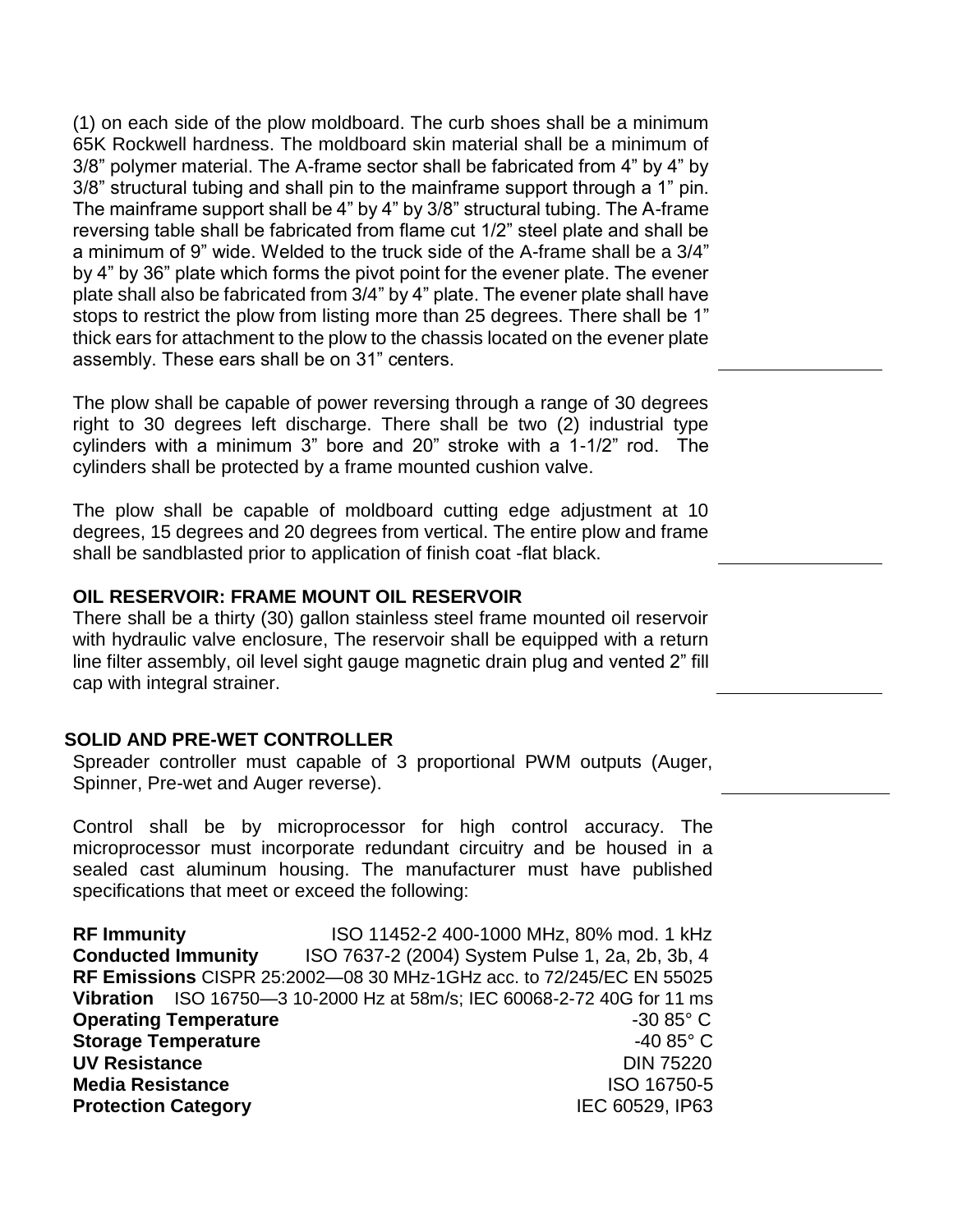\*The controller shall have 5 modes of operation for solid material application. They shall be closed loop, open loop, manual, groundspeed triggered manual and 12 volt triggered manual.

\*The controller shall have the following modes of operation for liquid application. They shall be closed loop, manual, groundspeed triggered manual, 12 volt triggered manual, fixed and anti-ice. .

\*The spreader control shall have a 5.5" organic light emitting diode (OLED) display that shows Auger/Conveyor application rates, Spinner set point, Liquid application rate and Ground Speed.

\*The controller shall have 9 programmable application rates for solid material and liquids.

\*The controller shall have 4 different material options for solid and liquid.

\*The controller shall have access to remove past spreading information

\*USB key or password-protected calibration values

\*Operating parameters and event data can be retrieved by USB memory stick

\*On—screen display of storm and season totals

Audible error indication with text explanation. Current compensated and protected outputs. Solenoid and cable failure detection. Firmware upgradeable via USB.

To ensure complete system compatibility, spreader controller, hydraulic valve and hydraulic pump shall be from a single manufacturer. Items that are manufactured by one entity and "branded" with another manufacturer's name shall not be accepted as being from a single manufacturer. Manufacturer shall be ISO 9001 and ISO 14001 certified.

Compu-Spread CS 530 Solids & Liquid Controller

### **HYDRAULIC VALVES**

#### **VALVE LAYOUT**

Inlet

Hoist DA relief set 500 psi Air Tilt DA relief set 500 psi Air Plow DA Air Plow Angle **DA Air DA Air** Wing Toe **DA Air** Wing Heel **DA** with Adjustable Reliefs Air Auger **SA Electrical Proportional** Sinner SA Electrical Proportional

Valve Must be stackable up to 9 sections. Valve is to be Cast Iron design. Must be capable of working pressures of 6000 PSI. Use of Spreader Blocks or Hybrids are unacceptable. Inlet must be capable of Open center or Closed center Hydraulic systems.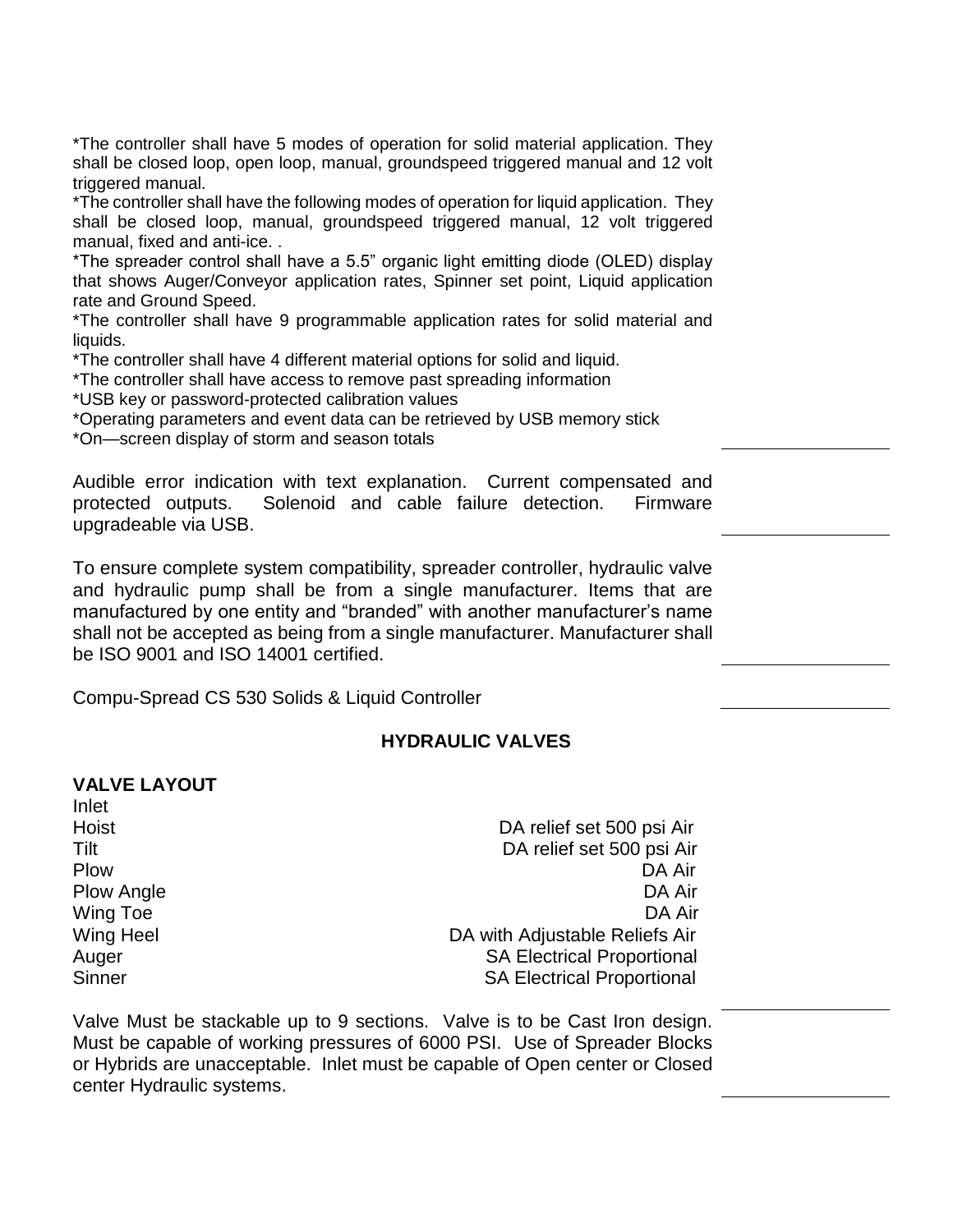| Pump will be an 80cc wet spline pump.                                                                                                                             |  |
|-------------------------------------------------------------------------------------------------------------------------------------------------------------------|--|
| There will be a low oil sensor in the tank to protect the pump from running dry.                                                                                  |  |
| There will be a low oil control console that will allow the pump to be engaged<br>if the oil goes below the sensor.                                               |  |
| <b>PRE-WET SYSTEM WITH TW 160 GALLON RESERVOIR</b>                                                                                                                |  |
| Pre-wetting system shall dispense and measure amounts of calcium chloride,<br>salt brine and /or other chemicals used in snow and ice control.                    |  |
| The system shall have a 160-gallon poly reservoir tank mounted in the cab<br>shield.                                                                              |  |
| The cab shield/bulk head shall be a proven design capable of supporting the<br>addition weight of the reservoir tank.                                             |  |
| All components used shall be non-ferrous, austenitic and corrosion resistant.                                                                                     |  |
| The system shall be complete with pump, pump control, nozzles, hoses, tank<br>fittings, wiring and mounting hardware as required and provided by one<br>supplier. |  |
| The electric pump shall be mounted near the liquid reservoir, in a NEMA<br>fiberglass enclosure.                                                                  |  |
| The enclosure shall be mounted in a location that will not hinder normal<br>spreader maintenance or operation.                                                    |  |
| A 5-PSI check valve shall be installed as close to the nozzles as possible to<br>prevent siphoning of the liquid chemical.                                        |  |
| Two nozzles shall be located inside the conveyor discharge box just above the<br>conveyor chain.                                                                  |  |
| Plumbing components shall be constructed of heavy-duty glass reinforced<br>polypropylene or brass, except check valves.                                           |  |
| The hose for the suction line to the pump shall be 3/4" EPDM. All pressure<br>hoses shall be 1/2" EPDM.                                                           |  |
| A 3/4" filter with 304 stainless steel reinforced screen shall be installed in the<br>suction line.                                                               |  |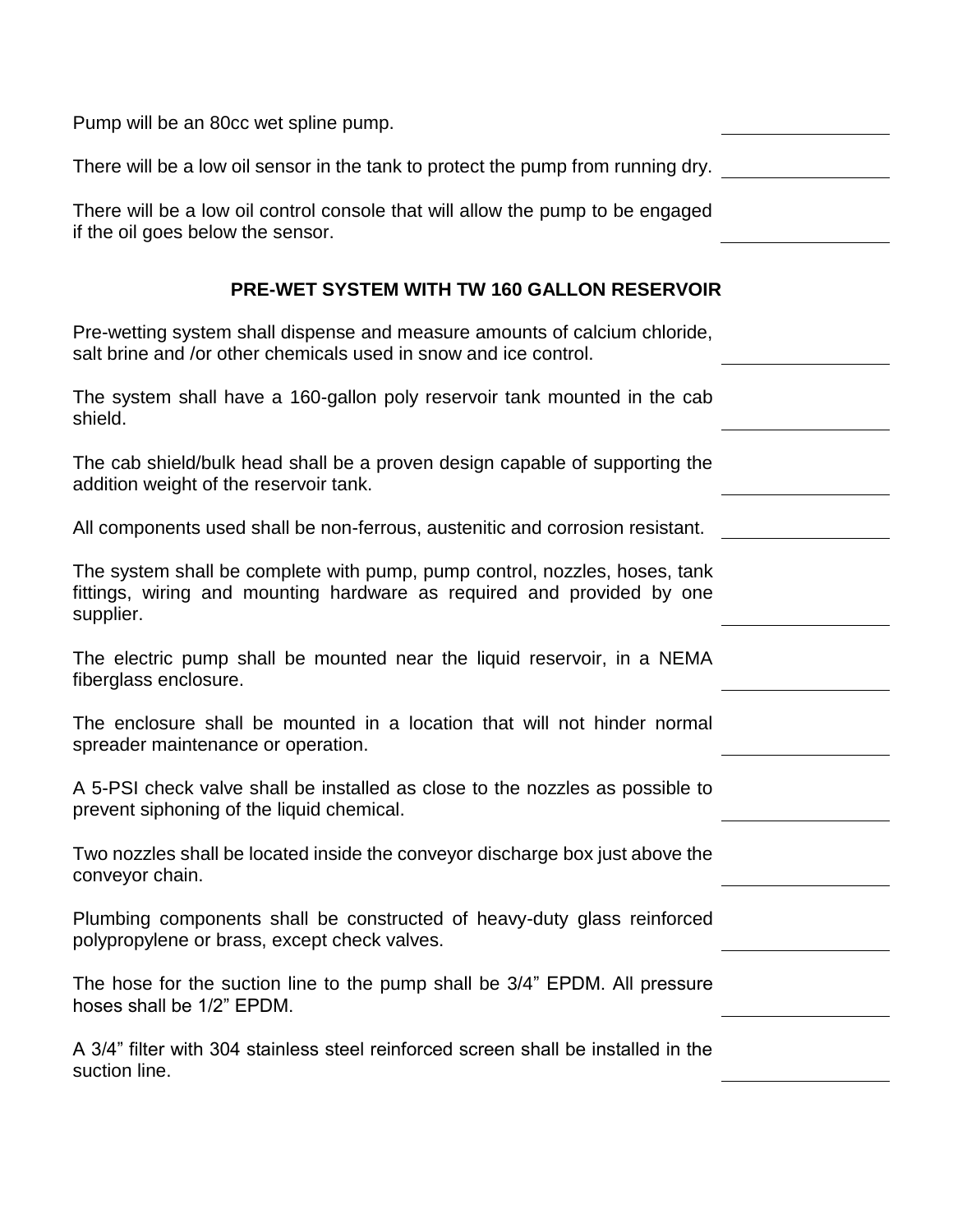### **HOSES**

All hoses shall be manufacturer's standard sizes and shall be of a recognized manufacturer: AEROQUIP or equal. All suction and return lines shall meet or exceed a rating of SAE100R—4. All pressure lines shall meet or exceed a rating of SAE100R-5. All lines shall be run so that they do not interfere with either the exhaust system or driveline of the chassis. Lines shall be adequately supported and fastened to frame members. Lines shall be covered with flexible armor material where they may be chafed.

### **CONTROLS: DEL AIR**

Air Controls for all Plow/Wing/Body functions, JOY STICK type for the plow and wing on a pedestal, and a Floor Mount stand for body hoist and side tilt with a safety lock out for hoist.

### **MISCELLANEOUS**

| <b>PLOW LIGHTS:</b> The unit shall be equipped with a set of metal frame plow<br>lights installed on the top cross-member of the custom truck attachment.                                                                                                                                                                                                             |  |
|-----------------------------------------------------------------------------------------------------------------------------------------------------------------------------------------------------------------------------------------------------------------------------------------------------------------------------------------------------------------------|--|
| <b>ROOF STROBE:</b> There shall be an amber strobe light installed on the chassis.                                                                                                                                                                                                                                                                                    |  |
| <b>BODY STROBES:</b> There shall be amber, oval shaped, strobe lights installed<br>in the rear corner posts of the dump body.                                                                                                                                                                                                                                         |  |
| <b>WORK LIGHTS:</b> There shall be (2) Wing lights and (I) Spinner light installed.                                                                                                                                                                                                                                                                                   |  |
| <b>LOAD COVER:</b> There shall be a PIONEER model EDD1500D ELECTRIC load<br>cover with wind deflector, asphalt tarp.                                                                                                                                                                                                                                                  |  |
| <b>ASPHALT PAN:</b> There shall be a 12" wide asphalt pan, fabricated from 1/4"<br>plate material installed on the body.                                                                                                                                                                                                                                              |  |
| <b>PAINTING:</b> The body shall be painted to match chassis cab, Under side and<br>6" up the sides of the body shall be painted with 26 P. The plow/wing<br>attachments shall be painted gloss black. The plow frame shall be orange with<br>a black polymer and the wing moldboard shall be painted Omaha orange,<br>under body and chassis SHALL THEN GET Z-BARTED. |  |
| <b>INSTALLATION:</b> All equipment shall be installed in a professional manner<br>with proper hydraulic fluids furnished.                                                                                                                                                                                                                                             |  |
| <b>LIGHTS:</b> All DOT required clearance lights and/or reflectors shall be installed<br>on the body.                                                                                                                                                                                                                                                                 |  |
| <b>POLY FENDERS</b> over Rear Axles of the chassis.                                                                                                                                                                                                                                                                                                                   |  |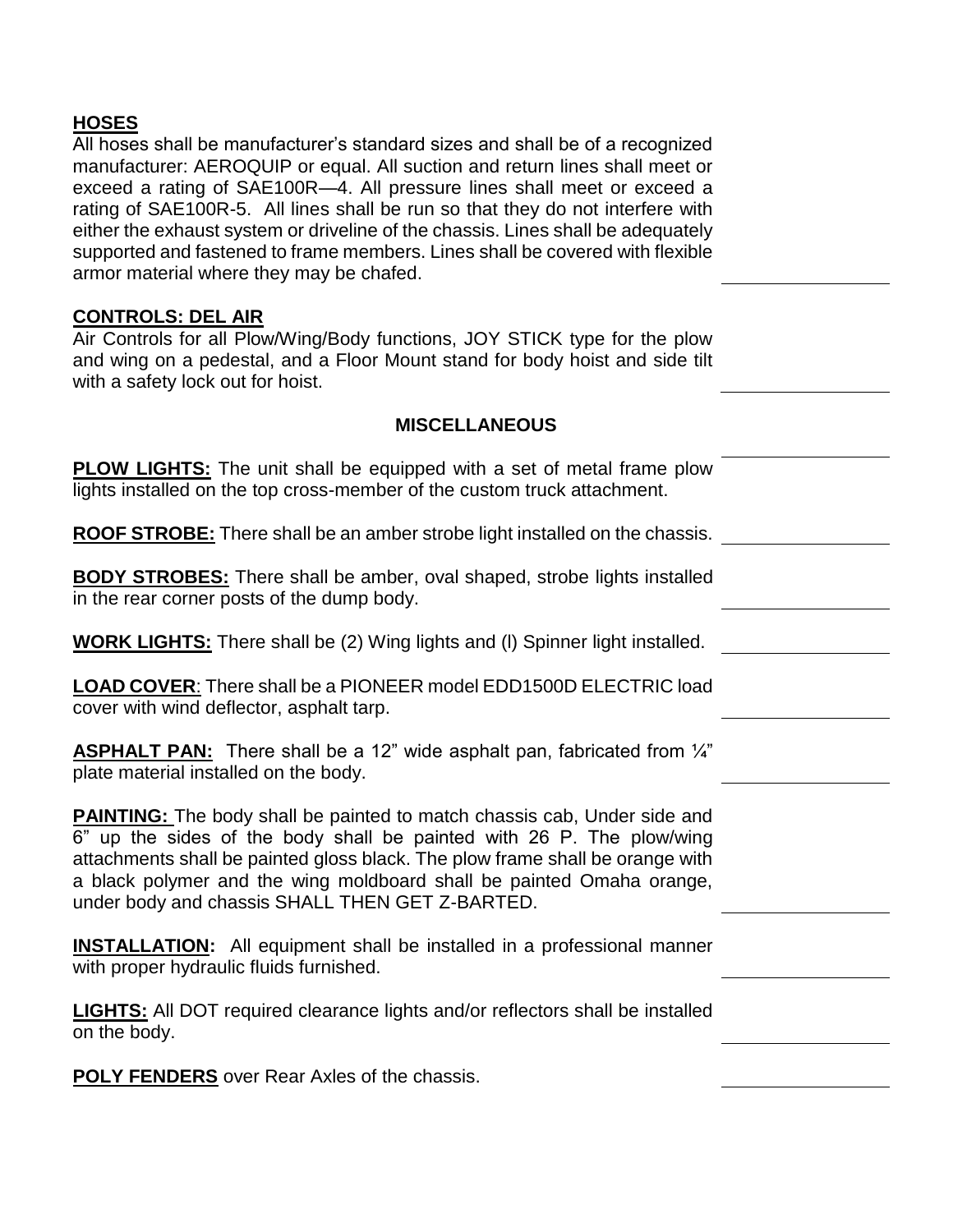ALL electric wires shall be HEAT Shrunk connectors.

Ladder on front left side of body.

Extended Grease kit for combination body.

# **STAINLESS STEEL QUICK DISCONNECTS**, for plow and spinner

# **STAINLESS STEEL HYDRAULIC LINES WITH HOSE AT FLEXPOINTS**

#### **PINTLE HOOK: 25 TON PINTLE HOOK**

With safety "D" Rings, Install Glad Hands for air brakes, 7 wire trailer plug with electric brake controller in chassis cab, to be installed on 8" ship channel on rear of chassis, The chassis from truck manufacture shall have air supply to rear axle with a trolley brake.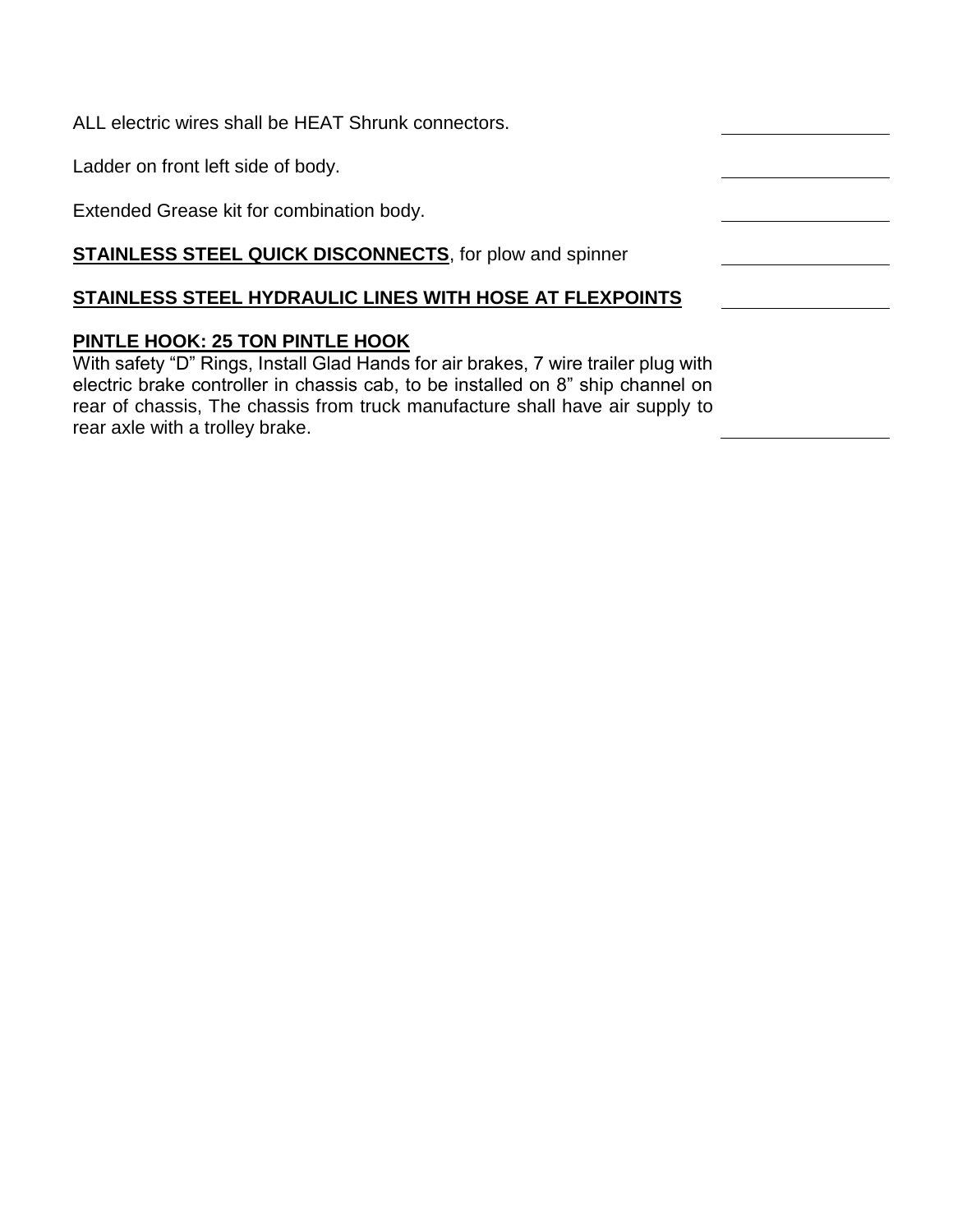### **BID SHEET**

Gentlemen:

The undersigned, as bidder, declares that he has carefully examined the specifications attached hereto and that he proposes and agrees, if this proposal is accepted, to contract with the Town of New Windsor for furnishing the following:

# **ONE (1) – 6 CU.YD. DUMP BODY AND PLOW WITH WING INSTALLED.**

|   |            | - 11  |
|---|------------|-------|
| w | $ -$<br>NK | - - - |

#### **TIME OF DELIVERY AND INSTALLATION:**

The bidder shall be responsible to coordinate the delivery and installation of the specified equipment with the Owner and the Owner's supplier of the vehicle chassis, delivery and installation of the specified equipment shall in no case extend 60 days beyond the Town's receipt of the chassis.

The Town Board of the Town of New Windsor reserves the right to reject any and or all bids.

Date: \_\_\_\_\_\_\_\_\_\_\_\_\_\_\_\_\_\_\_\_\_\_\_\_\_\_\_\_\_\_\_

Address:

Telephone: \_\_\_\_\_\_\_\_\_\_\_\_\_\_\_\_\_\_\_\_\_\_\_\_\_\_\_\_\_\_\_

\_\_\_\_\_\_\_\_\_\_\_\_\_\_\_\_\_\_\_\_\_\_\_\_\_\_\_\_\_\_\_

Authorized Signature **Date** 

\_\_\_\_\_\_\_\_\_\_\_\_\_\_\_\_\_\_\_\_\_\_\_\_\_\_\_\_\_\_\_\_\_\_\_\_

\_\_\_\_\_\_\_\_\_\_\_\_\_\_\_\_\_\_\_\_\_\_\_\_\_\_\_\_\_\_\_\_\_\_\_\_

Company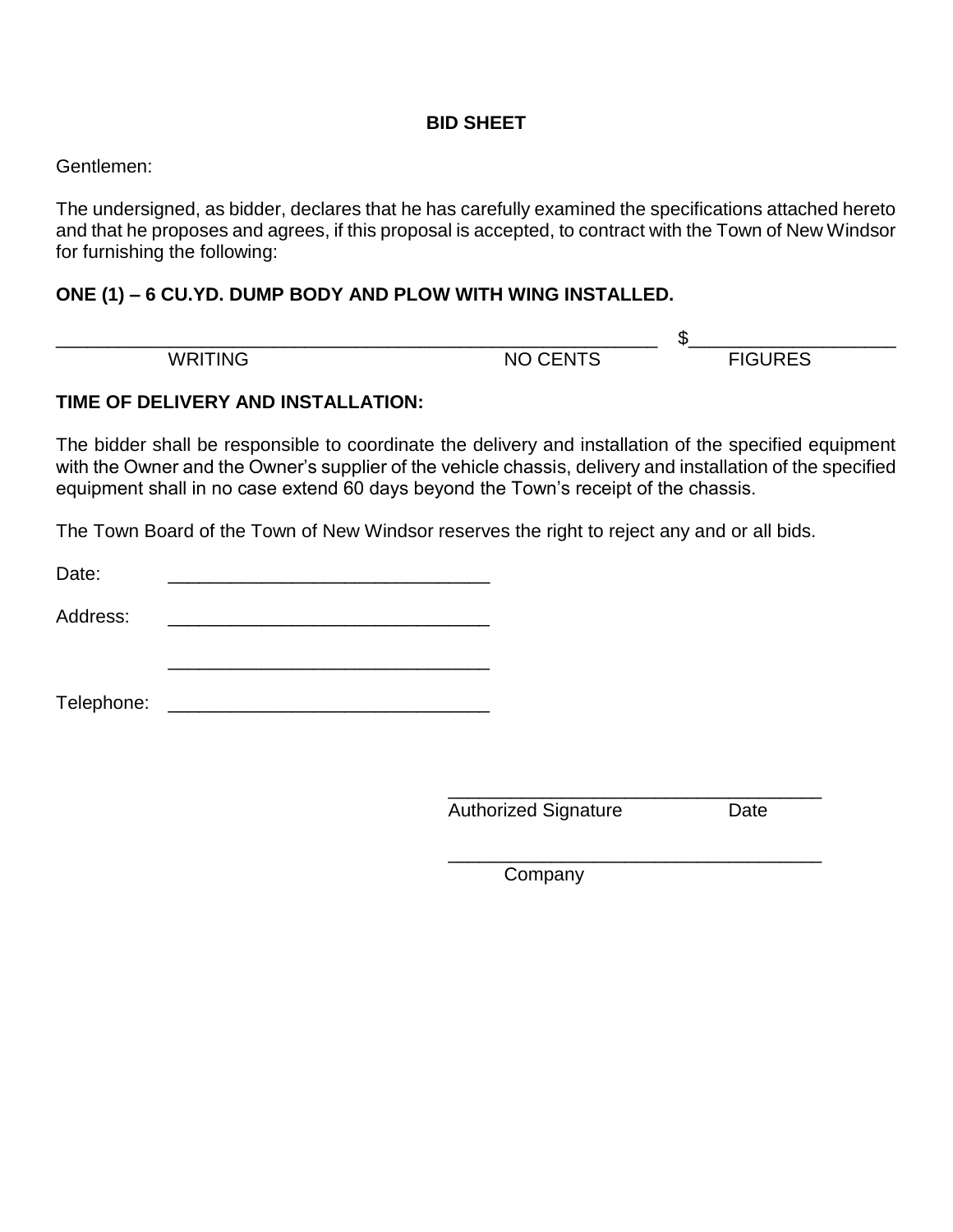## **NON-COLLUSION FORM**

Pursuant to Section 103-d of the General Municipal Law of the State of New York; the undersigned in connection with the annexed bid of the Town of New Windsor does hereby affirm under penalty of perjury as follows:

- A. This bid or proposal has been independently arrived at without collusion with any other bidder or with any competitor or potential competitor;
- B. This bid or proposal has not been knowingly disclosed and will not be knowingly disclosed, prior to the opening of bids or proposal for this project, to any other bidder, competitor or potential competitor.
- C. No attempt has been or will be made to induce any other person, partnership, or corporation to submit or not to submit a bid or proposal:
- D. The person signing this bid or proposal certifies that he/she has fully informed themselves regarding the accuracy of the statements contained in this certification, and under the penalties of perjury, affirms the truth thereof, such penalties being applicable to the bidder as well as the person signing in its behalf.
- E. That attached hereto (if a corporate bidder) is a certified copy of resolution authorizing the execution of this certificate by the signator of this bid or proposal in behalf of the corporate bidder. Resolved that \_\_\_\_\_\_\_\_\_\_\_\_\_\_\_\_\_\_\_\_\_\_\_\_\_\_\_\_\_\_\_\_\_\_\_\_\_\_\_\_, be authorized to sign

and submit the bid or proposal of this corporation for the following project:

# **ONE (1) – 6 CU.YD. DUMP BODY AND PLOW WITH WING**

And to include in such bid or proposal the certificate as to non-collusion required by Section 103–d of the General Municipal Law as the act and deed of such corporation, and for any inaccuracies or misstatements in such certificate this corporate bidder shall be liable under the penalties of perjury.

|           |  |  |  |  |  |               |  | The foregoing is a true and correct copy of the resolution adopted by |  |
|-----------|--|--|--|--|--|---------------|--|-----------------------------------------------------------------------|--|
|           |  |  |  |  |  |               |  | corporation at a meeting of its Board of Directors held               |  |
|           |  |  |  |  |  |               |  |                                                                       |  |
| Secretary |  |  |  |  |  | <b>Bidder</b> |  |                                                                       |  |

**THIS FORM MUST BE COMPLETED BY BIDDER**

Date:  $\Box$